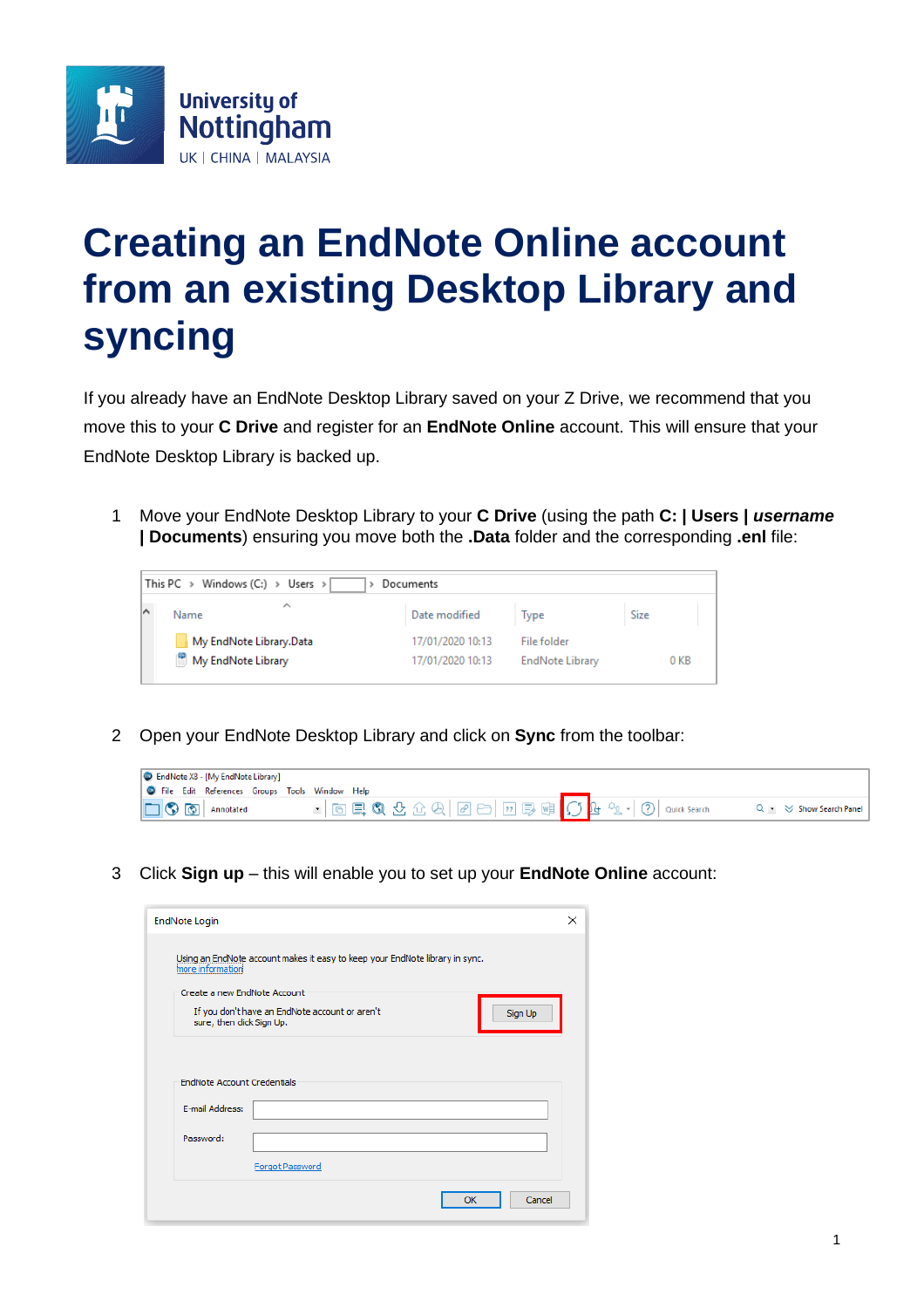Enter an **E-mail Address** and click **Submit**:

| EndNote                                                                                                   | $\mathbf{\Omega}$ Clarivate |
|-----------------------------------------------------------------------------------------------------------|-----------------------------|
| Using an EndNote account makes it easy to keep your EndNote library in sync. more information             |                             |
| Please enter your e-mail address.<br>E-mail Address:<br>Retype E-mail Address:<br><b>Submit</b><br>Cancel |                             |
|                                                                                                           |                             |
|                                                                                                           |                             |
|                                                                                                           |                             |

Complete the **User Registration** details, including setting a **password**:

| EndNote          |                                                                                                                                                                                                  | C Clarivate |
|------------------|--------------------------------------------------------------------------------------------------------------------------------------------------------------------------------------------------|-------------|
|                  | User Registration: To create your EndNote account, enter your information below. Fields with an asterisk are required.                                                                           |             |
| * First Name:    | E-mail Address: name.name@nott.ac.uk                                                                                                                                                             |             |
| * Last Name:     |                                                                                                                                                                                                  |             |
| * Password:      |                                                                                                                                                                                                  |             |
| Retype Password: |                                                                                                                                                                                                  |             |
|                  |                                                                                                                                                                                                  |             |
|                  | EndNote® End User License Agreement                                                                                                                                                              |             |
|                  | THE TERMS AND CONDITIONS OF THIS AGREEMENT SHALL<br>NOT APPLY IF YOU HAVE OBTAINED ACCESS TO THIS<br>PRODUCT PURSUANT TO AN INSTITUTIONAL SITE<br>LICENSE. UNDER SUCH CIRCUMSTANCES, YOUR USE OF |             |
|                  | THIS PRODUCT SHALL BE GOVERNED SOLELY BY THE                                                                                                                                                     |             |

Scroll to the end of the **EndNote End User Licence Agreement** and click **I Agree**:

|                                              | User Registration: To create your EndNote account, enter your information below. Fields with an asterisk are required.                                                                                                                                                                                                                                                                                                                                                 |
|----------------------------------------------|------------------------------------------------------------------------------------------------------------------------------------------------------------------------------------------------------------------------------------------------------------------------------------------------------------------------------------------------------------------------------------------------------------------------------------------------------------------------|
| * First Name:<br>* Last Name:<br>* Password: | E-mail Address: name.name@nott.ac.uk                                                                                                                                                                                                                                                                                                                                                                                                                                   |
| * Retype Password:                           | EndNote® End User License Agreement<br>THE TERMS AND CONDITIONS OF THIS AGREEMENT SHALL.<br>NOT APPLY IF YOU HAVE OBTAINED ACCESS TO THIS<br>PRODUCT PURSUANT TO AN INSTITUTIONAL SITE<br>LICENSE. UNDER SUCH CIRCUMSTANCES, YOUR USE OF<br>THIS PRODUCT SHALL BE GOVERNED SOLELY BY THE<br>TERMS AND CONDITIONS OF SUCH LICENSE. If you<br>would like to understand more about all of the<br>rights that you or your employer have to use the<br>I Agree<br>I Decline |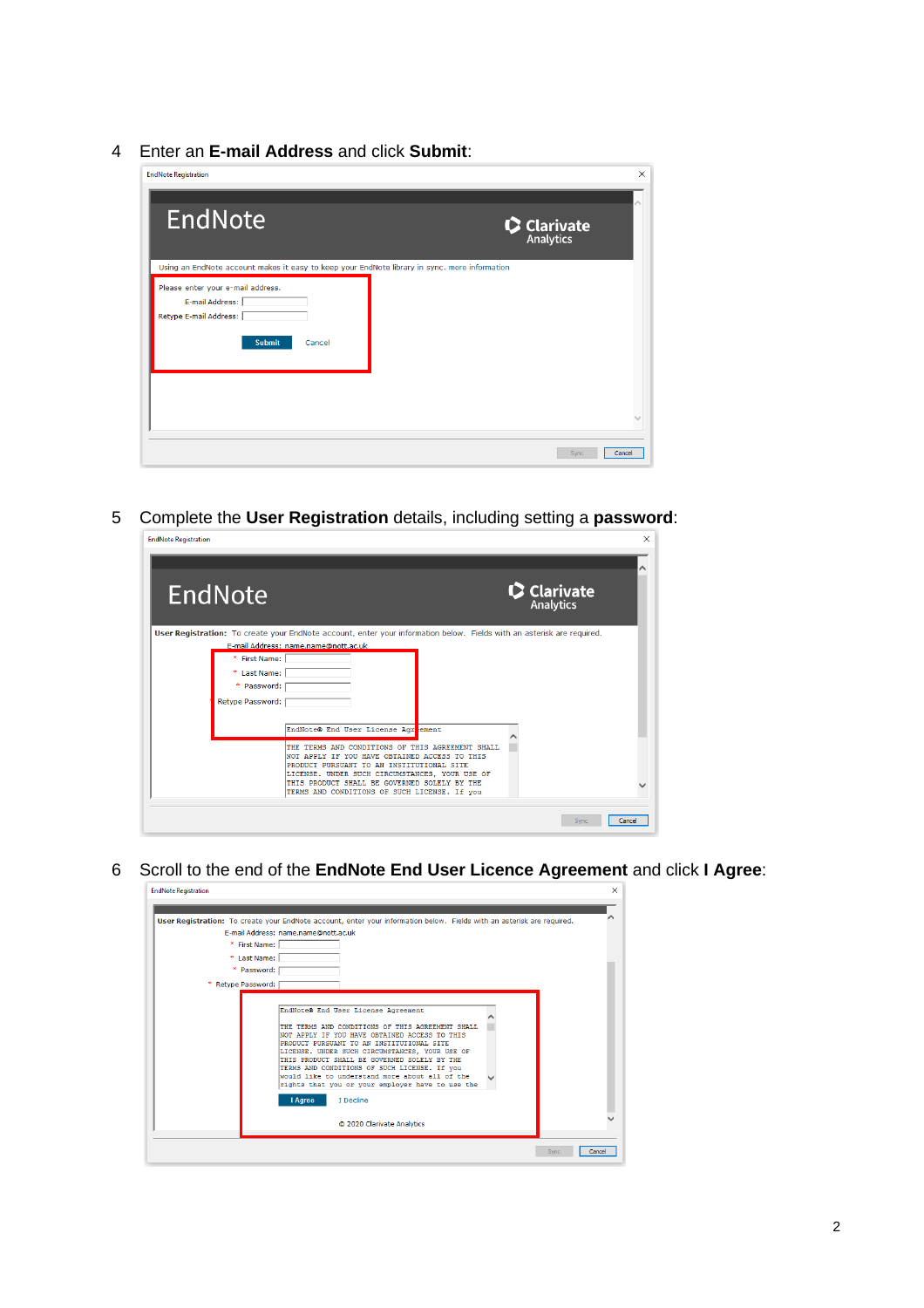Your **EndNote Online** account should now be set up. Click **Sync**:



Your **Sync Status** in EndNote Desktop (menu on left) should look like this:



Go to **Edit** | **Preferences** | **Sync**: